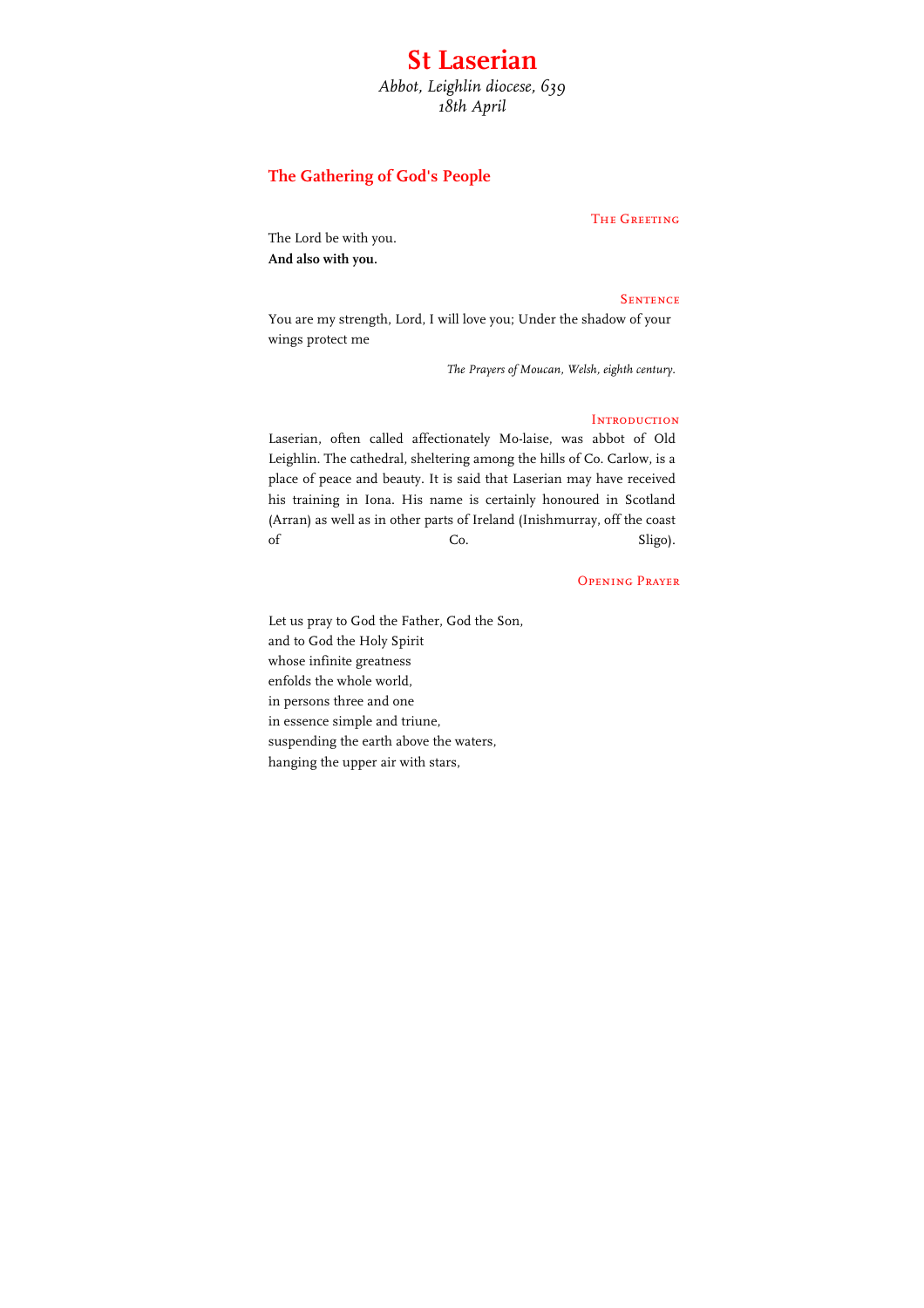that he may be favourable to sinners who righteously justifies all who err, who ever-living lives. May God be blessed for ages. **Amen.**

*Moucan, Welsh, eighth century*

**PENITENCE** 

O taste and see that the Lord is good; happy are those who trust in him. Lord, have mercy. **Lord, have mercy.**

The Lord ransoms the lives of his servants and none who trust in him will be destroyed. Christ, have mercy. **Christ, have mercy.**

Come my children, listen to me: I will teach you the fear of the Lord. Lord, have mercy. **Lord, have mercy.**

**COLLECT** 

Almighty God, you have knit together your elect in one communion and fellowship in the mystical body of your Son Christ our Lord: Grant us grace so to follow your blessed saints in all virtuous and godly living that we may come to those inexpressible joys that you have prepared for those who truly love you; through Jesus Christ our Lord. **Amen.**

### **Proclaiming and Receiving the Word**

The First Reading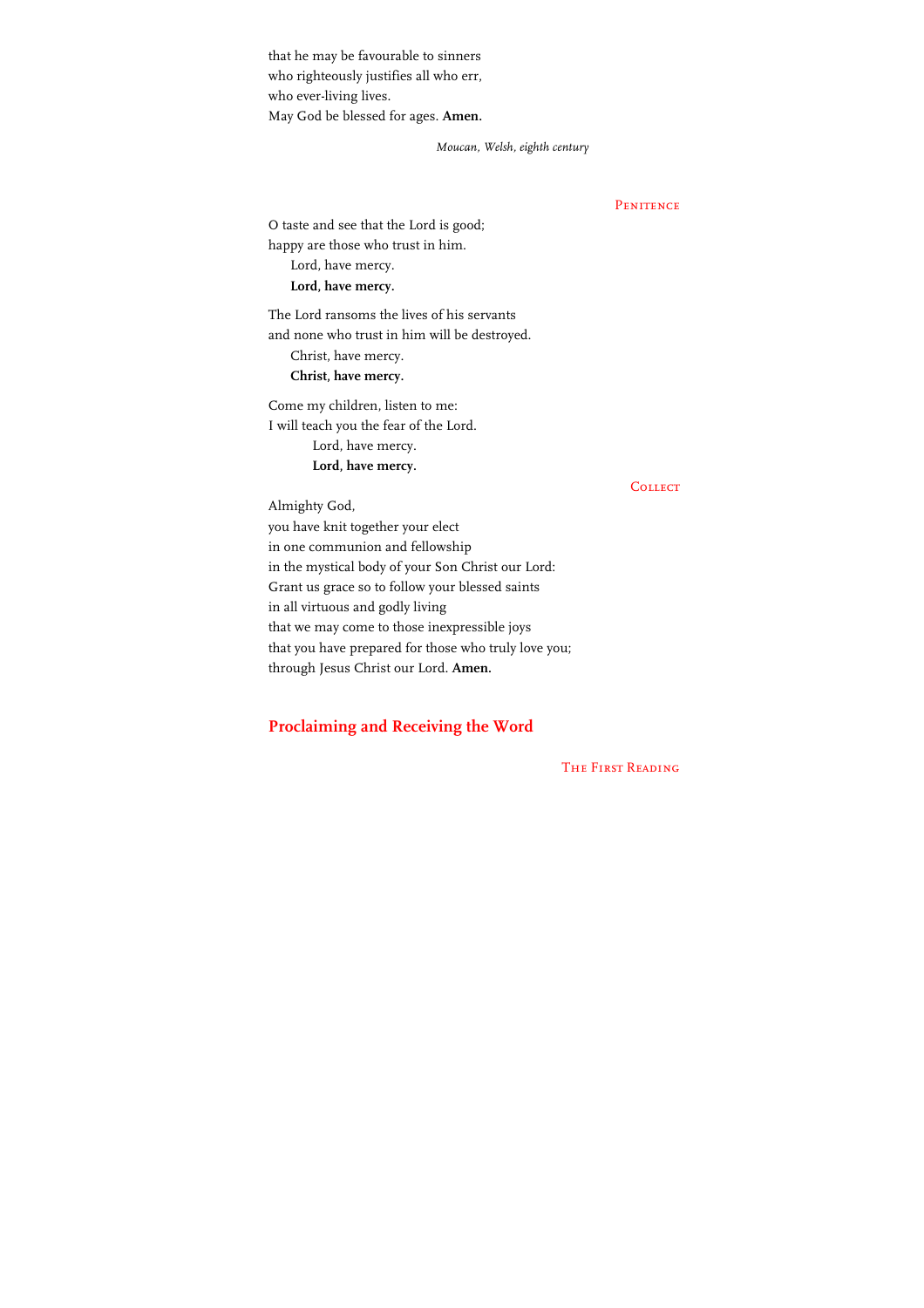#### *Proverbs 10: 27-32*

The fear of the Lord prolongs life, but the years of the wicked will be short. The hope of the righteous ends in gladness, but the expectation of the wicked comes to naught. The Lord is a stronghold to him whose way is upright, but destruction to evildoers. The righteous will never be removed, but the wicked will not dwell in the land. The mouth of the righteous bring forth wisdom, but the perverse tongue will be cut off. The lips of the righteous know what is acceptable, but the mouth of the wicked, what is perverse.

This is the Word of the Lord. **Thanks be to God.**

> The Psalm *Psalm 31: 1-6*

**Incline your ear to me; make haste to deliver me.**

In you, O Lord, have I taken refuge; let me never be put to shame; deliver me in your righteousness Incline your ear to me; make haste to deliver me. ℟

Be my strong rock. a fortress to save me, for you are my rock and my stronghold; guide me, and lead me for your name's sake. ℟

Take me out of the net that they have laid secretly for me, for you are my strength. Into your hands I commend my spirit, for you have redeemed me, O Lord God of truth. I hate those who cling to worthless idols; I put my trust in the Lord. ℟

> The Second Reading *1 John 2: 12-17*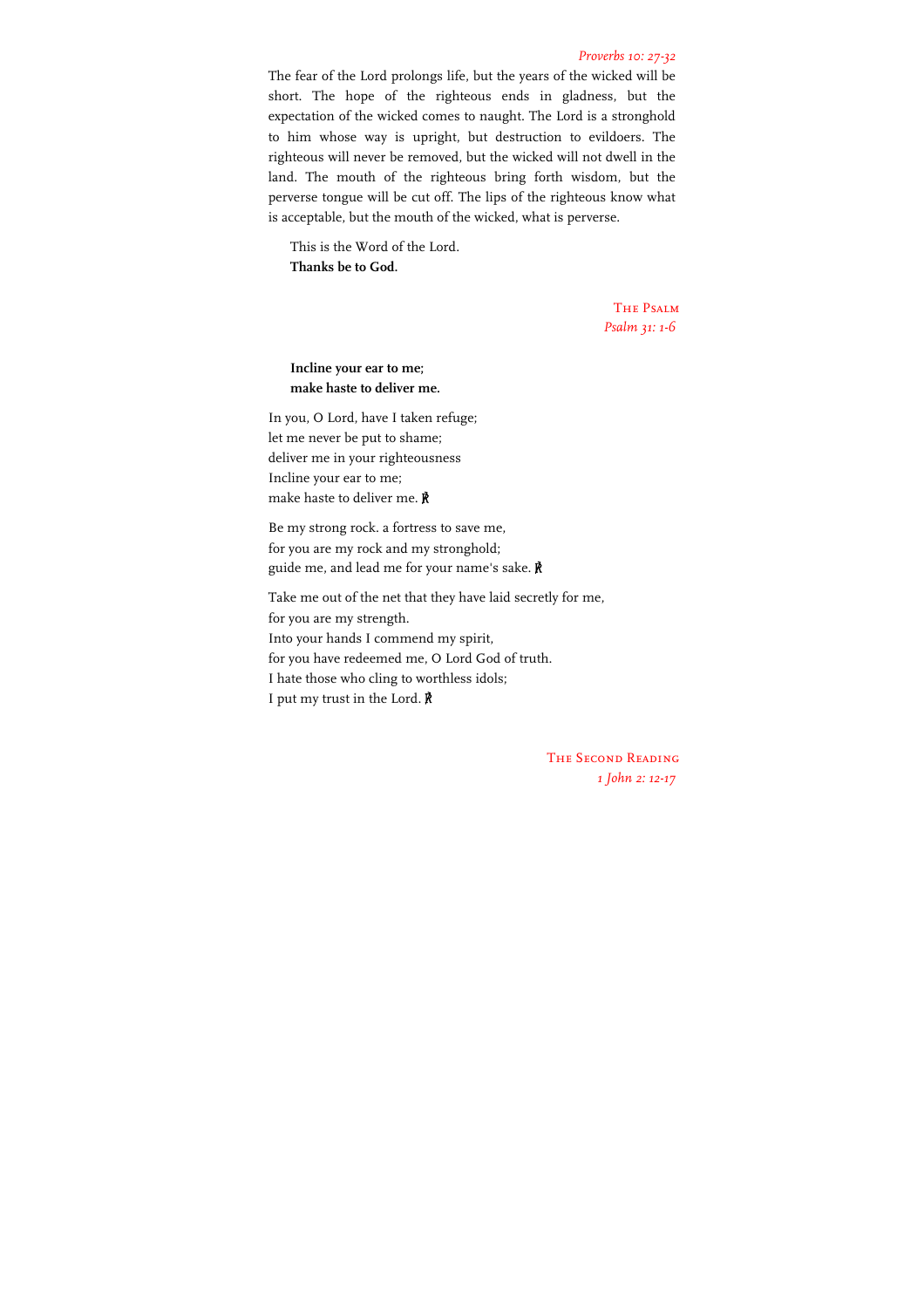I am writing to you, little children, because your sins are forgiven for his sake. I am writing to you, fathers, because you know him who is from the beginning. I am writing to you, young men, because you have overcome the evil one. I write to you, children, because you know the Father. I write to you, fathers, because you know him who is from the beginning. I write to you, young men, because you are strong, and the word of God abides in you, and you have overcome the evil one. Do not love the world or the things in the world. If anyone loves the world, love for the Father is not in him, for all that is in the world, the lust of the flesh and the lust of the eyes and the pride of life, is not of the Father but is of the world. And the world passes away, and the lust of it; but he who does the will of God abides forever.

This is the Word of the Lord. **Thanks be to God.**

### **THE GRADUAL**

Alleluia! **Alleluia!** Blessed are the pure in heart: they shall see God. Alleluia!

> The Gospel Reading *Luke 12: 32-37*

Hear the Gospel of our Saviour Christ, according to St. Luke, chapter 12, beginning at verse 32 **Glory to you, Lord Jesus Christ.**

Jesus said, 'Fear not, little flock, for it is your Father's good pleasure to give you the kingdom. Sell your possessions, and give alms; provide yourselves with purses that do not grow old, with the treasure in the heavens that does not fail, where no thief approaches and no moth destroys. For where your treasure is, there will your heart be also. Let your loins be girded and your lamps burning, and be like men who are waiting for their master to come home from the marriage feast, so that they may open to him at once when he comes and knocks. Blessed are those servants whom the master finds awake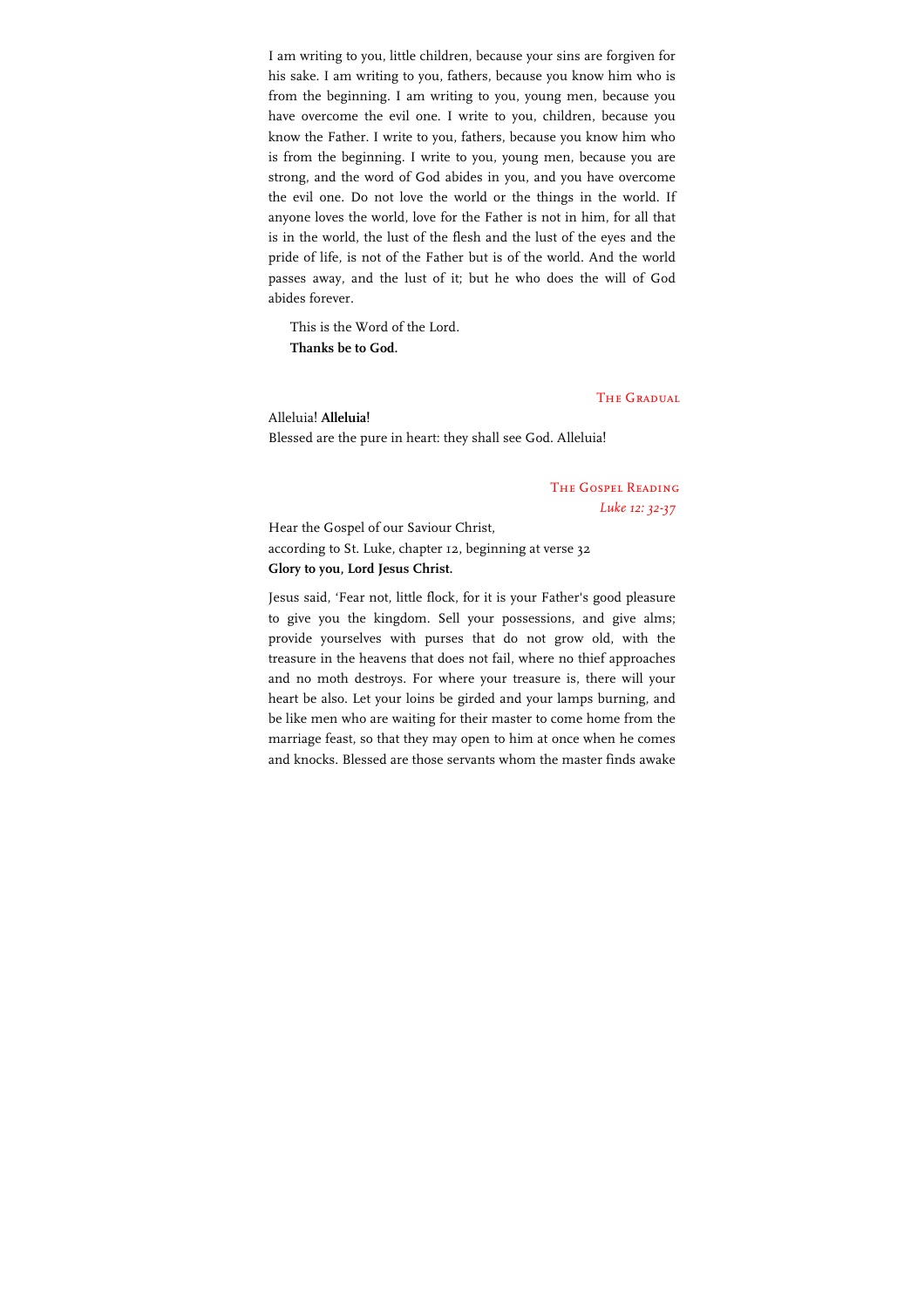when he comes; truly I say to you, he will gird himself and have them sit at table, and he will come and serve them.'

This is the Gospel of the Lord. **Praise to you, Lord Jesus Christ.**

### **The Prayers of the People**

We pray for the dean and chapter of Leighlin and for the bishopric of Cashel, Leighlin, Ossory and Ferns. We pray for Scotland and give thanks for the peace and reconciliation on the island of Iona and through the Iona Community. We pray for the Episcopal church in Scotland and for the increasing fellowship being fostered among the churches which share a Celtic heritage.

God of peace and beauty, who called Laserian to minister in Scottish islands and in the rolling land of Carlow: Bless the ministers of your church, wherever they are called to serve, making them ministers of reconciliation and of peace; through Jesus Christ our Lord. **Amen.**

#### INTRODUCTION TO THE PEACE

Peace be to you, and peace to your house, and peace to all who are yours. *1 Samuel 25: 6* The peace of the Lord be always with you **and also with you.**

Let us offer one another a sign of peace.

### **Celebrating at the Lord's Table**

The Preparation of the Table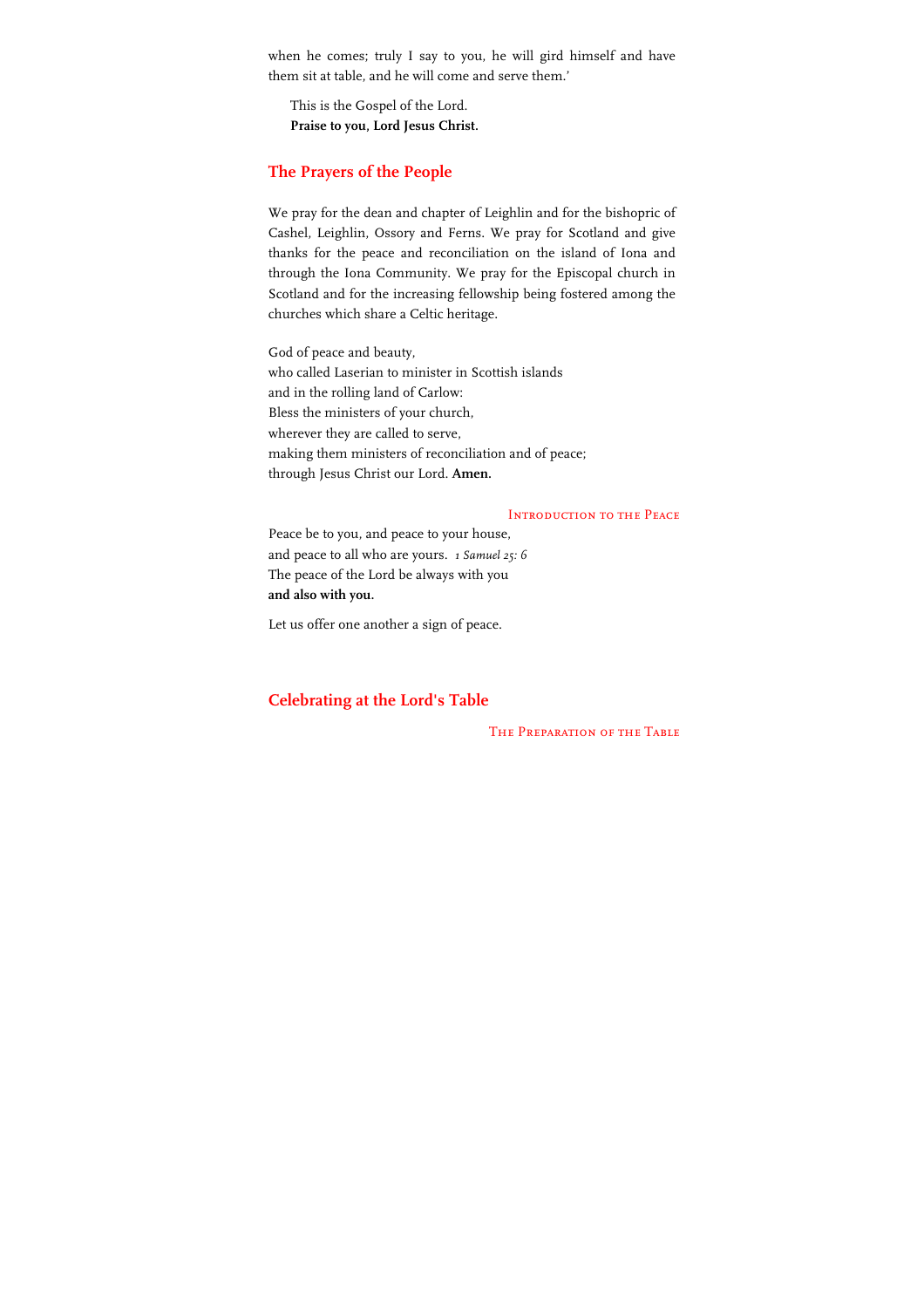Praise to you, O Christ, King of eternal glory! We do not live by bread alone, but on every word that comes from the mouth of God. Praise to you, O Christ, King of eternal glory!

### The Taking of the Bread and Wine

### *The priest takes the bread and cup*

Christ our Passover has been sacrificed for us **therefore let us celebrate the feast.**

> The Great Thanksgiving *Eucharistic Prayer 2 With Extended Preface from Stowe (9th C)*

The Lord be with you. **And also with you.**

Lift up your hearts. **We lift them to the Lord.**

Let us give thanks to the Lord our God. **It is right to give our thanks and praise.**

Father, all powerful and everliving God, We do well always and everywhere to give you thanks through Jesus Christ our Lord.

You, O Father, with your only begotten Son and the Holy Spirit are God.

You are God, one immortal; incorruptible and unmoving; invisible and faithful; wonderful and worthy of praise; strong and worthy of honour;

You are God, most high and magnificent; living and true; wise and powerful; holy and splendid; great and good;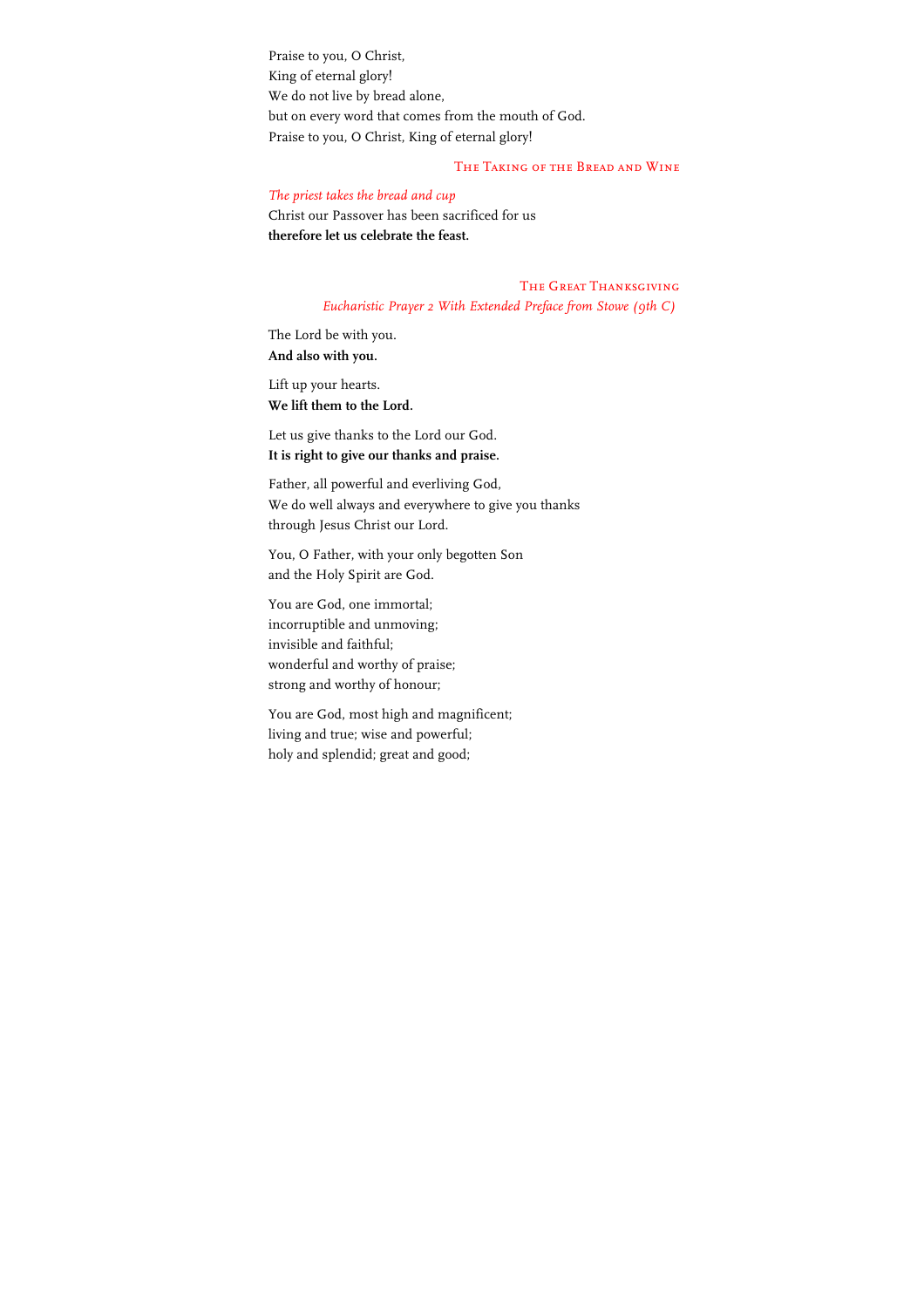You are God, awesome and peace-loving; beautiful and righteous; pure and kind; blessed and just; tender and holy;

You are God, not in the singularity of one person, but in the Trinity of substance. We believe you, we bless you; We adore you and praise your name for evermore.

We praise you through Christ who is the salvation of the universe; through Christ who is the life of human beings; through Christ who is the resurrection of the dead.

Through him the angels praise your majesty; the dominations adore; the powers of the heaven of heavens tremble, the virtues and the blessed seraphim concelebrate in exultation; so grant, we pray you, that our voices may be admitted to that of the chorus, in humble declarations of your glory, as we say **Holy, holy, holy Lord, God of power and might, heaven and earth are full of your glory. Hosanna in the highest. Blessed is he who comes in the name of the Lord. Hosanna in the highest.**

Merciful Father, we thank you for these gifts of your creation, this bread and this wine, and we pray that we who eat and drink them in the fellowship of the Holy Spirit in obedience to our Saviour Christ in remembrance of his death and passion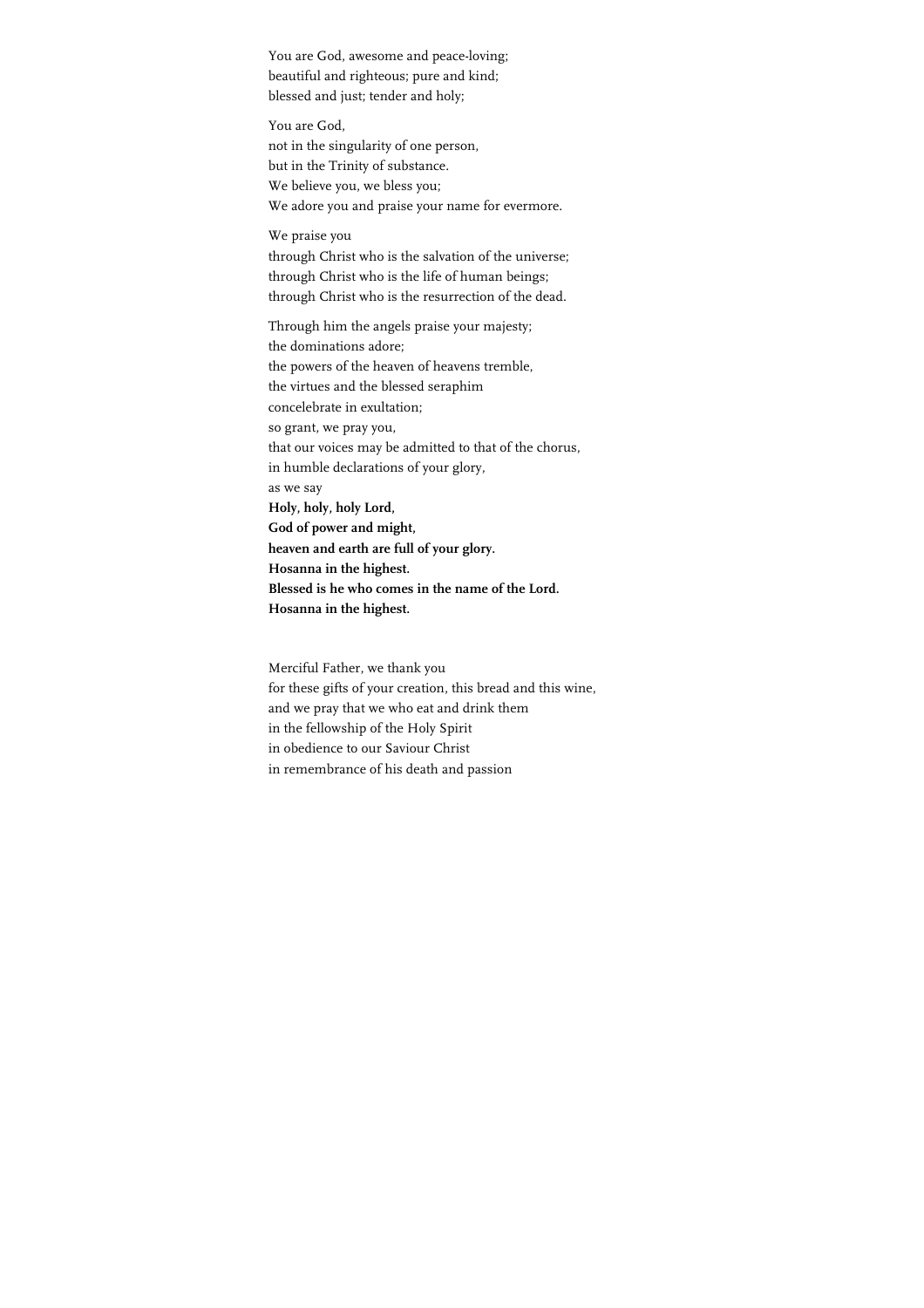may be partakers of his body and his blood, who on the night he was betrayed took bread; and when he had given you thanks he broke it, and gave it to his Disciples, saying, Take, eat. This is my body which is given for you; Do this in remembrance of me.

After supper, he took the cup, and again giving you thanks he gave it to his Disciples, saying, Drink from this, all of you, This is my blood of the new covenant which is shed for you and for many for the forgiveness of sins. Do this, as often as you drink it, in remembrance of me.

Father, with this bread and this cup, We do as our Saviour has commanded: We celebrate the redemption he has won for us; We proclaim his perfect sacrifice, Made once for all upon the cross, His mighty resurrection and glorious ascension; And we look for his coming to fulfil all things according to your will. **Christ has died; Christ is risen; Christ will come again.**

Renew us by your Holy Spirit unite us in the body of your Son, and bring us with all your people into the joy of your eternal kingdom;

through Jesus Christ our Lord, with whom and in whom, by the power of the Holy Spirit, we worship you, Father almighty,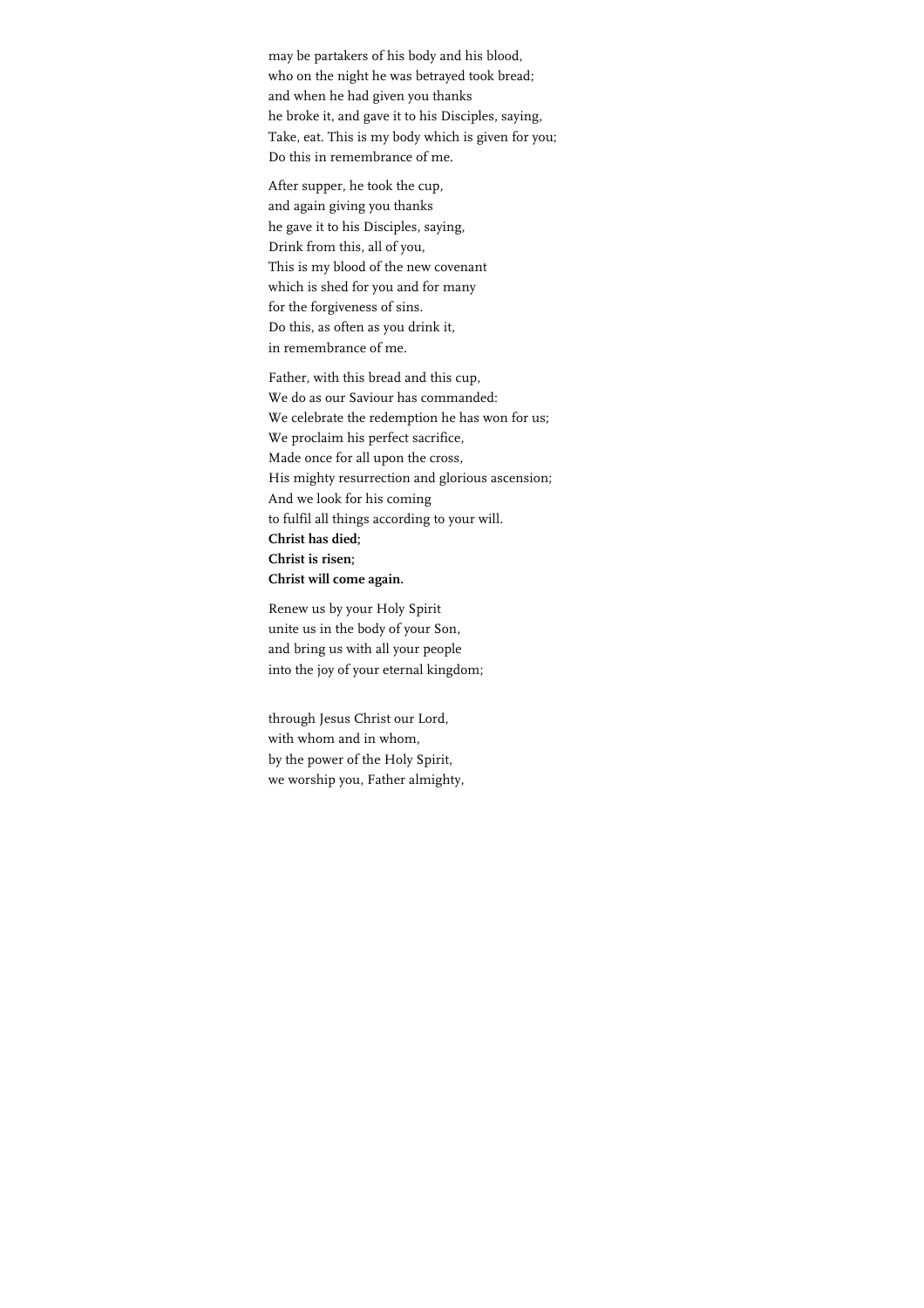in songs of never-ending praise: **Blessing and honour and glory and power are yours for ever and ever. Amen.**

The Lord's Prayer

As our Saviour Christ has taught us, so we pray

**Our Father in heaven, hallowed be your name, your kingdom come, your will be done, on earth as in heaven. Give us today our daily bread. Forgive us our sins as we forgive those who sin against us. Lead us not into temptation but deliver us from evil. For the kingdom, the power, and the glory are yours now and for ever. Amen.**

#### *or*

As our Saviour Christ has taught us, we are bold to say **Our Father, who art in heaven hallowed be thy name, thy kingdom come, thy will be done, on earth as it is in heaven. Give us this day our daily bread. And forgive us our trespasses as we forgive those who trespass against us. And lead us not into temptation, but deliver us from evil. For thine is the kingdom, the power and the glory for ever and ever. Amen.** The Breaking Of The Bread

They recognized the Lord, Alleluia; **in the breaking of the loaf, Alleluia;**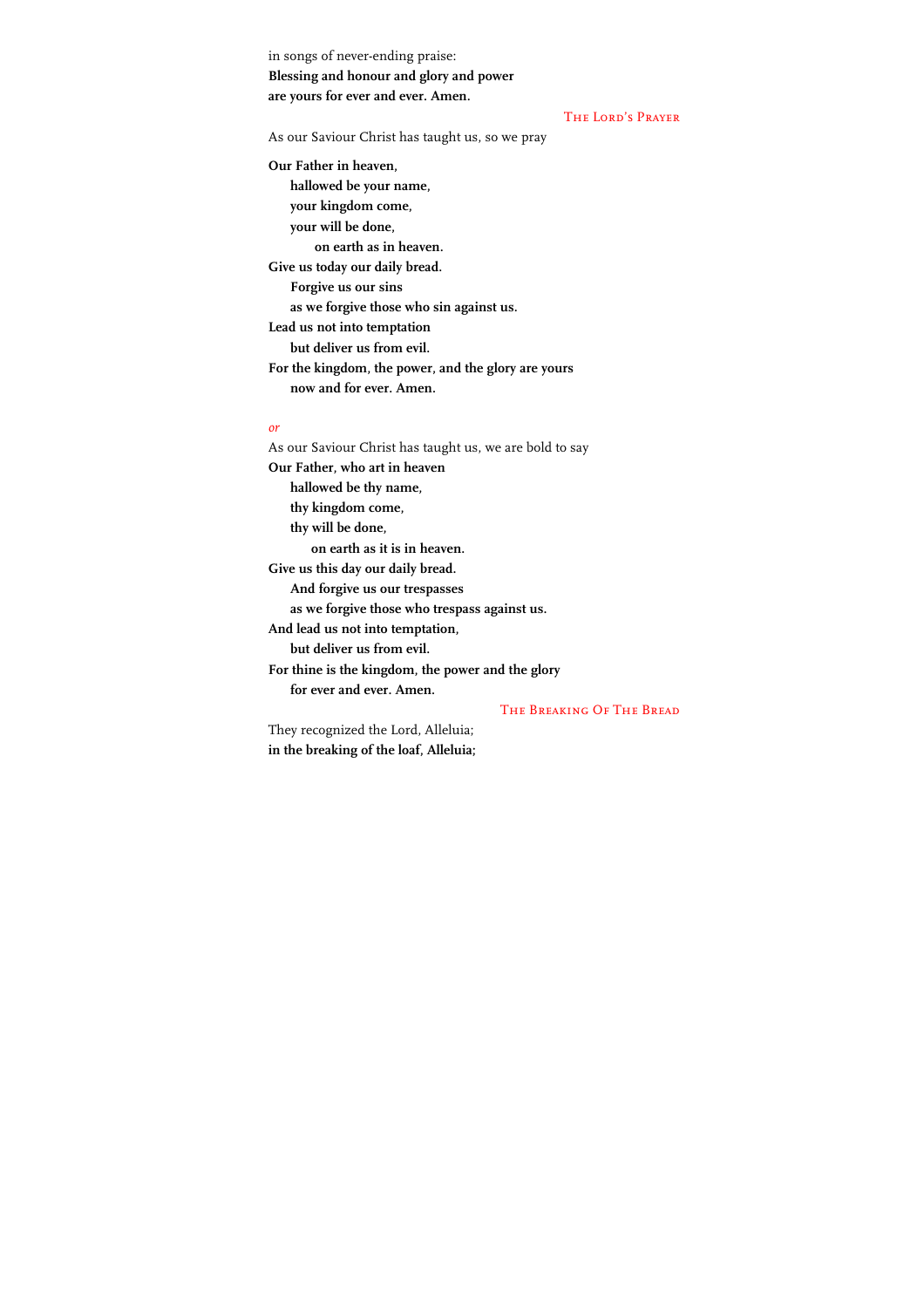For the loaf that we break is the body of our Lord Jesus Christ, Alleluia; **The cup which we bless is the blood of our Lord Jesus Christ, Alleluia for the remission of our sins. Alleluia;**

O Lord, let your mercy come upon us, Alleluia; **in you O Lord have I put my trust. Alleluia.**

They recognized the Lord, Alleluia; **in the breaking of the loaf, Alleluia.**

*Lk 24:35 1 Cor 10:16-17; Mt 26:28 Ps 31:1 Stowe (9th c)*

### Agnus Dei

**Jesus, Lamb of God, have mercy on us Jesus, bearer of our sins, have mercy on us. Jesus, redeemer of the world, grant us peace.**

#### *or*

**Lamb of God, you take away the sin of the world, have mercy on us.**

**Lamb of God, you take away the sin of the world, have mercy on us.**

**Lamb of God, you take away the sin of the world, grant us peace.**

#### Invitation to Communion

Jesus Christ is the Lamb of God, who has taken away the sins of the world. Happy are those who are called to his supper. **Lord, I am not worthy to receive you, but only say the word and I shall be healed.**

### **THE COMMUNION**

The body of Christ, given for you. **Amen.** The blood of Christ, shed for you. **Amen.**